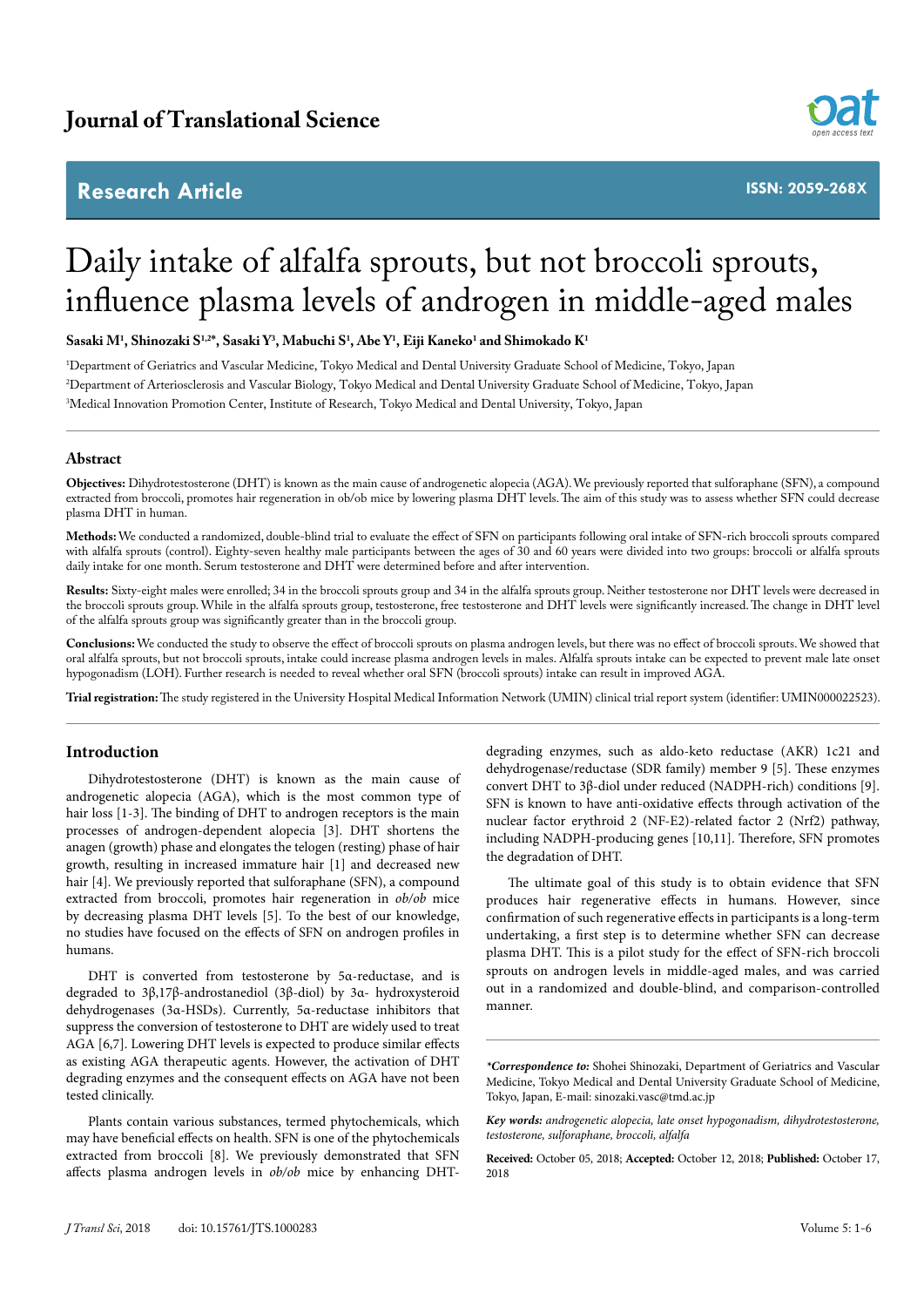# **Material and methods**

# **Study design**

This was a single-center, randomized, double-blind, pilot study comparing the effects of broccoli sprouts to control (alfalfa sprouts) in middle-aged healthy men. The study was conducted at Tokyo Medical and Dental University in Tokyo, Japan. The study was approved by the Committee on Clinical Investigation at Tokyo Medical and Dental University (approval number: M2016-047) and participants provided written informed consent prior to enrollment. The trial was registered in the University Hospital Medical Information Network (UMIN) clinical trial report system (identifier: UMIN000022523) and was sponsored by Murakami Farm Corporation, Japan. The trial was investigator-initiated and the sponsor was not involved in the study design or conduct, and had no role in manuscript preparation.

# **Participants**

Volunteer adults were recruited by the CX Medical Japan Co., Ltd. Eligibility criteria were healthy males between 30 and 60 years of age who did not take supplemental vitamins or mineral pills. Participants did not consume any topical or oral medication such as minoxidil, dutasteride, finasteride, steroids or supplements that may affect androgen profiles before the study. Participants were excluded if they had serious diseases such as diabetes and cancer, or if they had an allergy against broccoli or alfalfa sprouts. Randomization was performed at a 1:1 ratio using number cards. The study treatment was randomly assigned and labeled with the participant numbers before initiation of the study. A total of 86 participants were randomly assigned to either of the two study groups: broccoli or alfalfa sprouts daily intake for one month.

# **Intervention**

We established the starting dose of SFN in humans using the formula of translation from animal to human equivalent dose [12]. Based on this formula and our previous study [5], about 0.36 mg/ kg body weight per day SFN is required. The daily intake of broccoli sprouts based on the required dose of SFN was determined in reference to the following two papers. Broccoli super sprouts® contain 6 μmol/g SFN [13], and the bioavailability of SFN from broccoli sprouts is about 60% [14]. Therefore, we calculated that about 50 g per day broccoli sprouts was required for this study. We chose alfalfa sprouts as the control because the total amounts of genistein and daizein (isoflavones) content is same as broccoli sprouts, but alfalfa sprouts do not contain significant amounts of SFN [15]. In order to resemble the appearance of broccoli sprouts, alfalfa sprouts were irradiated with sunlight, and the color and form was made the same as broccoli sprouts. Comparison group was given 50 g per day alfalfa in other reports of human subjects in comparison with broccoli sprouts [16-18]. Participants did not know which sprouts they were taking daily.

Broccoli and alfalfa sprouts industrially produced by Murakami Farm Corporation were used in the present study. Broccoli and alfalfa sprouts were grown from specially selected seeds for 2 days following germination. The sprouts were then provided to participants twice a week so that participants could consume them within 5 days of germination. Participants were instructed to consume one pack (50 g) daily for 4 weeks with meals. They were also asked to maintain their regular diet and lifestyle, during the study period. Participants were required to record their compliance to sprouts intake and general health condition. Based on the participants' compliance to sprouts intake, if adverse reactions such as gastrointestinal events (including diarrhea and vomiting) were observed, the trial was stopped immediately.

#### *J Transl Sci,* 2018 doi: 10.15761/JTS.1000283 Volume 5: 2-6

#### **Biochemical analysis**

At baseline and 4 weeks after intervention, 12 h fasting blood samples were collected into tubes with or without EDTA before noon. Samples were centrifuged at 4°C and 1,000 x g for 15 min to separate plasma or serum. Plasma total testosterone was measured with solid phase radioimmunoassay, free testosterone was measured with a chemiluminescent immunoassay (BML, Tokyo, Japan), and DHT was measured with a Dihydrotestosterone ELISA KIT (Alpha Diagnostics, San Antonio, TX). DHT level was re-measured using a diluted sample when the result was beyond the detection limit of the kit. However, some samples showed extremely high DHT levels with this ELISA kit because of hemolysis; thus, we re-confirmed the high DHT level samples above 2,500 pg/ml (and also some normal samples for assay confirmation) using radio-immunoassay conducted by LSI Medience (Tokyo, Japan). We excluded hemolyzed samples from the assay. At baseline, fasting blood glucose, white blood cell count, red blood cell count, hematocrit, total protein, albumin, aspartate aminotransferase (AST), alanine aminotransferase (ALT), lactate dehydrogenase (LDH), alkali phosphatase (ALP), and creatinine were automatically measured using an Auto Blood Biochemistry Analyzer (BML).

#### **Statistical analysis**

The trial was designed for an enrollment of 80 participants (40 per group) in order to achieve 80% power to detect a 25% change in plasma DHT level with a two-sided type 1 error rate of 0.05 to account for comparisons. Standard deviation of the plasma DHT level was calculated as 230 pg/ml based on assessments in Japanese males for dutasteride [19]. Statistical analysis was performed using JMP, version 13 (SAS Institute Inc., Cary, NC). Data are presented as the mean ± SEM or median  $\pm$  quartiles, depending on the normality of the data. A p-value < 0.05 was considered statistically significant.

## **Results**

#### **General participant characteristics**

A total of 86 participants were randomized into the 2 study groups. Of those, 79 participants completed the study (broccoli sprouts group, n=40; alfalfa sprouts group, n=39) (Figure 1). Broccoli and alfalfa sprouts were well tolerated and the participants reported no serious adverse reactions. In the broccoli sprouts group, minor side effects including gastrointestinal disorder (n=3) were reported. A total of 9 participants were excluded post-randomization because of minor side effects  $(n=3)$ , fever  $(n=1)$ , or hemolysis  $(n=5)$ . In the alfalfa sprouts group, gastrointestinal disorder (n=3) was reported. There were no significant differences between the baseline characteristics of the broccoli sprouts group  $(n=34)$  and the alfalfa sprouts group  $(n=34)$ (Table 1).

## **Plasma androgen levels**

Testosterone, free testosterone and DHT levels at baseline and post intervention are shown in Table 2. Plasma concentration of DHT measured with an ELISA kit included some abnormal values. Hence, we re-analyzed the samples that showed abnormal values using another method (radio-immunoassay). These samples showed reasonable values (within the normal range; 200-1000 pg/ml). Therefore, we excluded 10 participants (broccoli sprouts group, n=5; alfalfa sprouts group, n=5) from each group because of the limitations of the ELISA assay. The broccoli sprouts group did not show a significant reduction in androgen levels. On the other hand, the alfalfa sprouts group showed a significant increase in androgen (Figure 2). The change in DHT level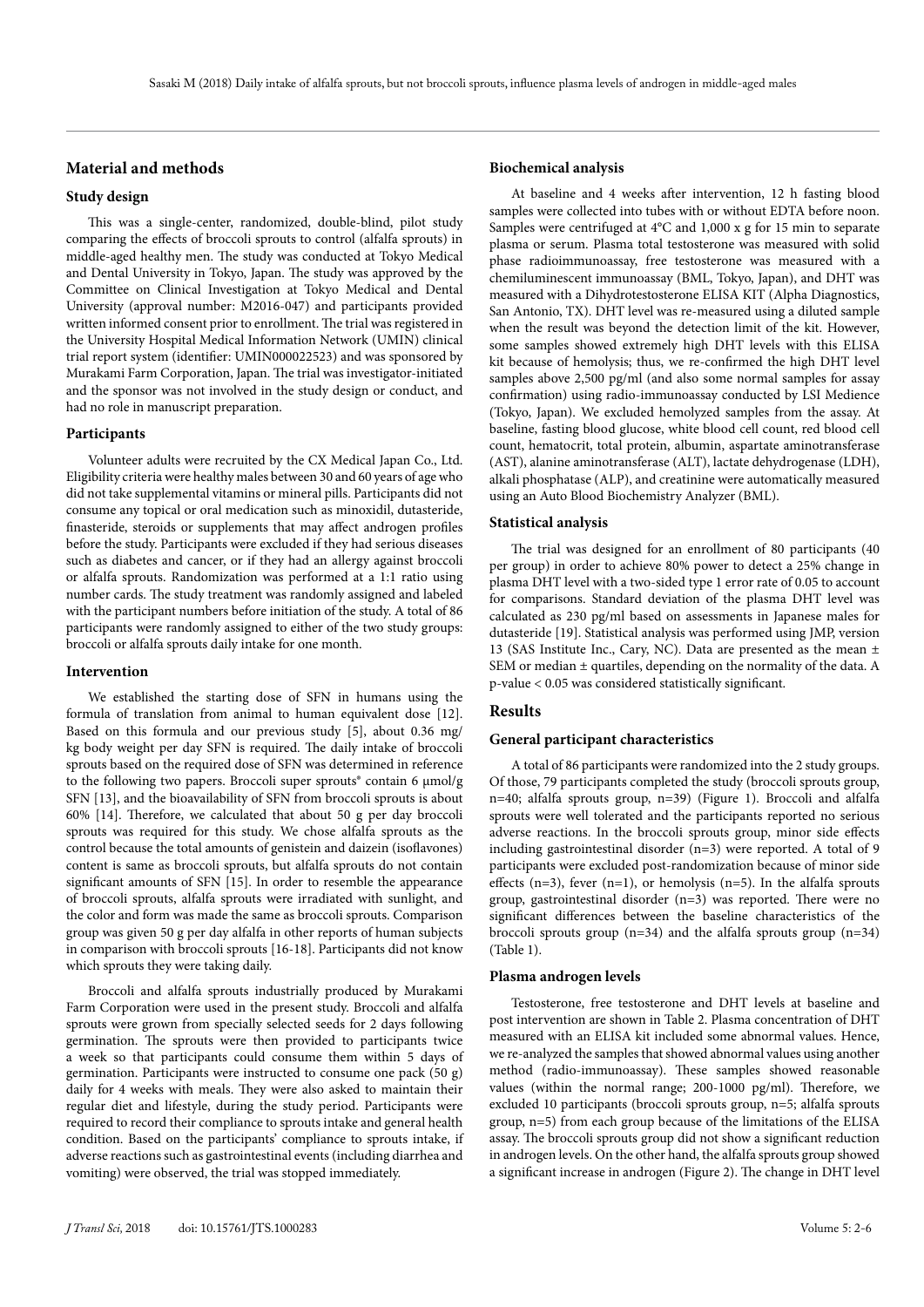

Figure 1. Consort 2010 flow diagram for recruitment and randomization of participants

Table 1. Baseline data of study groups. There were no differences between the alfalfa and broccoli sprouts groups. Values are expressed as the mean  $\pm$  SEM. The differences in each parameter were evaluated by a two-tailed, non-paired Student's t-test

|                               | Alfalfa sprouts group (n=34) | Broccoli sprouts group (n=34) |  |
|-------------------------------|------------------------------|-------------------------------|--|
| Body Weight (kg)              | $77.8 \pm 12.2$              | $71.4 \pm 10.4$               |  |
| Height (cm)                   | $173.3 \pm 6.7$              | $171.0 \pm 6.6$               |  |
| BMI (kg/m <sup>2</sup> )      | $24.9 \pm 3.9$               | $24.4 \pm 3.4$                |  |
| Age (years)                   | $47.6 \pm 8.1$               | $48.5 \pm 9.7$                |  |
| White blood count (counts/µl) | $5764.0 \pm 1346.7$          | $5597.9 \pm 1313.5$           |  |
| Red blood count (counts/µl)   | $487.6 \pm 41.1$             | $493.0 \pm 42.5$              |  |
| Hematocrit (%)                | $47.4 \pm 3.0$               | $48.0 \pm 3.0$                |  |
| Total protein (mg/dl)         | $7.3 \pm 0.4$                | $7.3 \pm 0.44$                |  |
| Albumin (mg/dl)               | $4.4 \pm 0.2$                | $4.4 \pm 0.3$                 |  |
| AST (IU/L)                    | $28.0 \pm 11.5$              | $29.3 \pm 28.1$               |  |
| ALT (IU/L)                    | $33.5 \pm 18.8$              | $32.6 \pm 29.4$               |  |
| LDH (IU/L)                    | $190.8 \pm 30.3$             | $193.3 \pm 39.4$              |  |
| ALP (IU/L)                    | $212.3 \pm 45.4$             | $206.1 \pm 56.5$              |  |
| Creatinine (mg/dl)            | $0.81 \pm 0.10$              | $0.83 \pm 0.10$               |  |

Table 2. The effect of alfalfa sprouts intake on plasma androgen levels. Plasma androgen levels were analyzed before and after intervention. There were significant differences between before and after intervention with alfalfa sprouts intake. There were no differences between alfalfa and broccoli sprouts groups in plasma testosterone and free testosterone. N=34 participants per group. \*p<0.05, \*\*p<0.01 vs. baseline

|                             | Alfalfa sprouts group $(n=34)$ |                         | Broccoli sprouts group $(n=34)$ |                     |
|-----------------------------|--------------------------------|-------------------------|---------------------------------|---------------------|
|                             | Before                         | After                   | <b>Before</b>                   | After               |
| Testosterone $(pg/ml)$      | 587.9 (439.9-703.7)            | 583.3 (499.3-759.2)*    | 592.0 (417.6-735.0)             | 591.0 (435.2-790.8) |
| Free testosterone $(pg/ml)$ | $10.2(8.4-12.5)$               | $11.8(9.7-12.7)^*$      | $10.6(8.6-12.9)$                | $11.8(9.4-13.1)$    |
| $DHT$ (pg/ml)               | 535.6 (455.3-726.0)            | $662.3(547.7-761.7)$ ** | 557.4 (471.6-734.4)             | 623.3 (476.5-756.3) |

\*Values with continuous values are expressed as median (interquartile range). Differences in each parameter of the same group was evaluated by a two-tailed, Wilcoxon signed-rank test and between groups were evaluated by a two-tailed, Mann–Whitney U test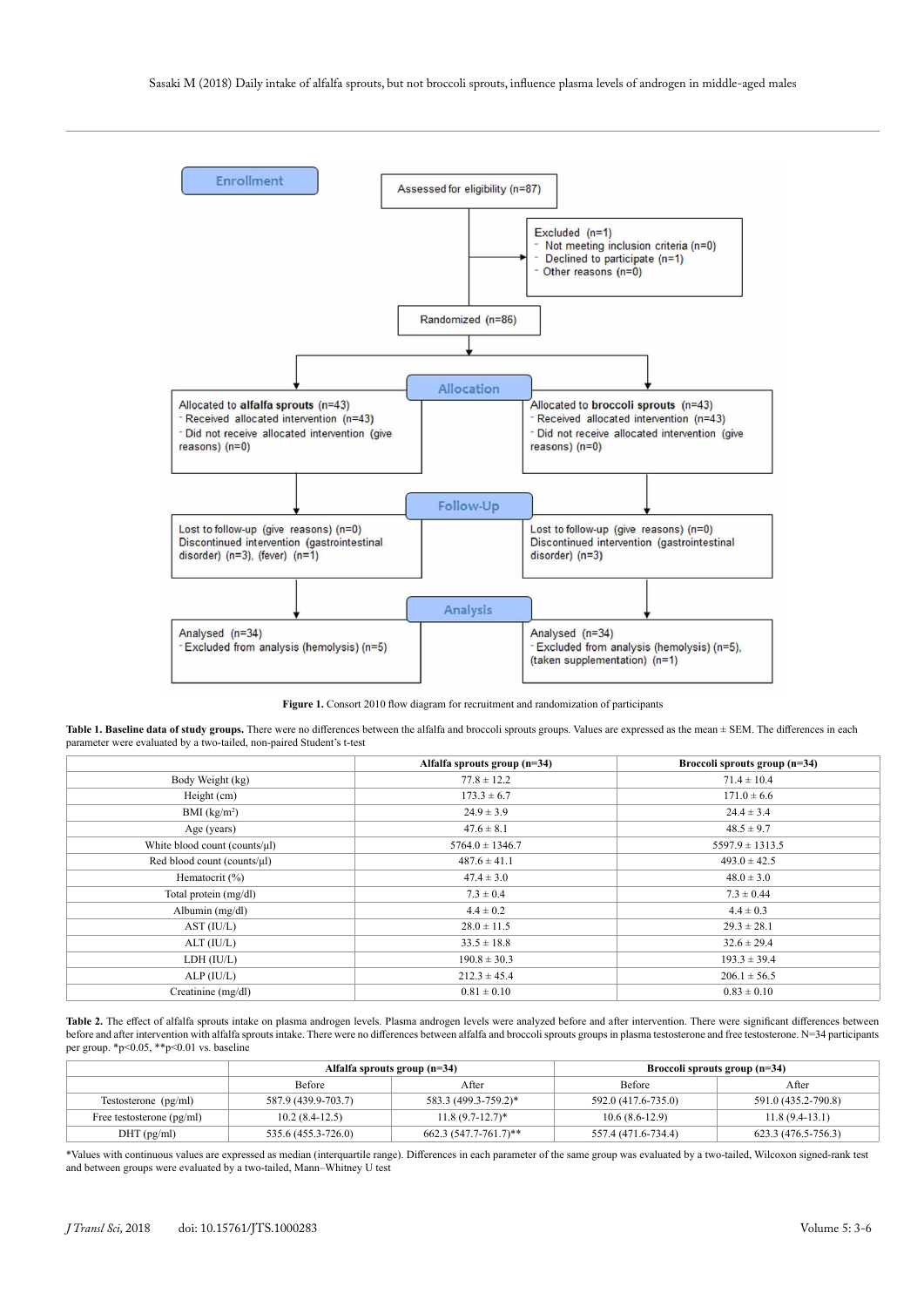of the alfalfa sprouts group was significantly greater than in the broccoli group (Figure 3). However, there were no significant differences in testosterone and free testosterone between the groups (Figure 3).

#### **Discussion**

In this study, we demonstrated that the daily intake of alfalfa sprouts, but not broccoli sprouts, influences androgen levels in human male participants. To the best of our knowledge, this is the first report to demonstrate that alfalfa sprouts have an androgen-inducing effect in humans. In this study, broccoli sprouts were not observed to have a DHT-reducing effect. In addition, there were no severe side effects or allergic reactions such as rash.

We expected that broccoli sprouts would have a DHT-reducing effect in humans. In contrast to our previous report [5], we could not demonstrate the effect of SFN on androgen profiles in human male

subjects. There are some possible reasons why we did not observe a plasma androgen-decrease effect of SFN in human subjects. First, the method of SFN treatment differed from the previous report; mice were treated with an intraperitoneal injection of SFN, whereas human subjects obtained SFN by oral intake of broccoli sprouts. We estimated the intake dose of broccoli sprouts (SFN) in humans using a formula for determining human equivalent dose and previous studies [12-14]. However, individual variation in chewing, time of intake and ingestive function may have influenced the results. In addition, purified SFN alone was not given to human subjects; therefore, we could not rule out the possibility that other hormone-like components such as isoflavones (e.g., genistein, daizein and quercetin) masked the effects of SFN. Secondly, the number of participants was not sufficient to demonstrate a significant change in androgen levels, since androgen levels varied greatly among the participants, and the estimated change ratio (25%) was too large to detect significant differences. It is important to note



Figure 2. The effect of broccoli sprouts intake on plasma androgen levels. Plasma testosterone (A), free testosterone (B) and dihydrotestosterone (C) were analyzed before and after intervention. There were significant differences with alfalfa intake on androgen levels compared to before intervention. No differences were observed with broccoli sprouts intake. The red lines indicate increased, the blue lines indicate decreased compare with baseline (before). N=34 participants per group. \*p<0.05, \*\*p<0.01 vs. baseline. N.S. not significant. The differences in androgen levels were evaluated by a two-tailed, Wilcoxon signed-rank test



Figure 3. The effect of alfalfa sprouts intake on plasma dihydrotestosterone levels. Changes in levels of plasma testosterone (A), free testosterone (B) and dihydrotestosterone (C) were analyzed between the alfalfa and broccoli sprouts groups. A significant difference in dihydrotestosterone levels was observed with alfalfa intake. There were no differences for plasma testosterone and free testosterone levels. \*Values showing median and error bars indicate the interquartile range. N=34 participants per group. \*p<0.05, vs. broccoli sprouts group. N.S. not significant. Differences in androgen levels were evaluated by a two-tailed, Mann–Whitney U test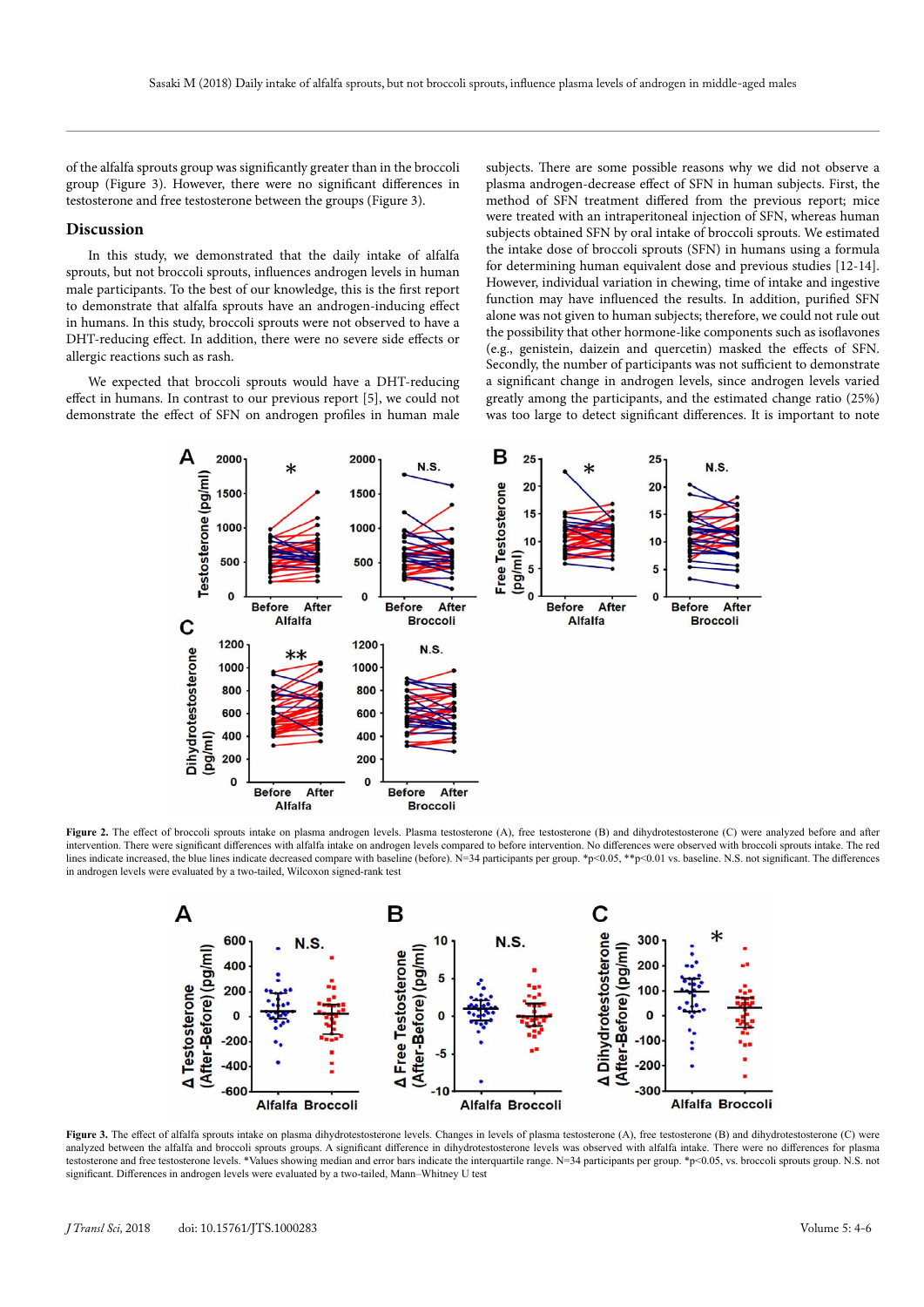that the genetic background of human subjects varies to a larger extent relative to the genetically homogenous mice strain, and the effect of SFN may have not produced the same effect in humans. Thirdly, we could not exclude the influence of alcohol. Based on our hypothesis, SFN induces 3α-HSDs in the liver, and these enzymes subsequently decompose DHT. These enzymes are also induced by alcohol via the Nrf2 pathway [20]; therefore, participants who habitually drink alcohol might have limited ability to induce these enzymes. In fact, plasma levels of DHT tended to decrease with broccoli sprouts intake, with the exception of participants who appeared to show alcohol-associated impacts on liver function (γ-GTP < 50 IU/L and ALP < 260 IU/L) (S1 Table).

In this study, we did not observe a reduction in DHT with oral intake of broccoli sprouts. Similarly, we were not able to confirm the effect of hair regeneration by oral intake of broccoli sprouts. It has been reported that SFN also activates Nrf2 in the skin (mice keratinocytes) [21]. Therefore, a hair growth promoting effect can be expected even if systemic DHT concentrations are not decreased. Notably, the human life span (as well as the hair cycle) is longer than that of mice. Thus, long-term observations are needed to elucidate whether SFN has a hair growth promoting effect via the oral intake of broccoli sprouts.

We also showed an unexpected effect of alfalfa sprouts on plasma androgen levels. Free testosterone is known to decrease with age, and is one of the indicators of male late onset hypogonadism (LOH) [19]. The intake of alfalfa sprouts increased the 70% average value of free testosterone of participants in their 40-50s to the 70% average value seen in 20-30 year olds [19] (Table 2). Thus, alfalfa sprouts intake can be expected to prevent LOH. Alfalfa is known to contain phytoestrogens, such as genistein and daizein, which act as agonists of estrogen receptors [15,22]. Broccoli sprouts also contain daizein; however, the total amount of both isoflavones (genistein and daizein) was the same in both sprouts [15]. Therefore, we suggest that the effects of isoflavones could be ignored within both groups when comparing the effects of SFN. On the other hand, both sprouts contain quercetin, a one of isoflavone [22,23]. There are conflicting reports that quercetin has anti- and/or estrogen-like effects [24-28]. Quercetin has been reported to inhibit testosterone-mefigureolizing enzymes and to increase blood testosterone concentration [27]. Moreover, quercetin has been reported to increase testosterone production in rat Leydig cells [28]. Therefore, the blood androgen increasing effect of alfalfa is possibly due to quercetin. We have thought that an increase in androgens was not observed in the broccoli sprouts group because the effect of SFN was negated by the effect of quercetin.

We believe that this is the first report to suggest that the oral intake of alfalfa sprouts may contribute to increasing androgen levels in middle-aged males. Further research on the mechanism of this effect as well as human health safety implications is needed.

#### **Conclusions**

In this study, we demonstrated that the daily intake of alfalfa sprouts, but not broccoli sprouts, increased androgen levels in human male subjects. Alfalfa sprouts intake can be expected to prevent LOH, however, further research on the mechanism of effect of alfalfa as well as human health safety implications is needed.

# **Acknowledgements**

We thank Ms. M. Harada for her valuable technical assistance. This study was sponsored by Murakami Farm Corporation. This study was supported by grant from JSPS KAKENHI (18K06952) to SS.

#### **Author contributions**

Conceived and designed the experiments: MS, SS, KS. Performed the experiments: MS, SM, YA, EK. Analyzed the data: MS, YS, SS. Wrote the manuscript: MS, SS, KS.

#### **References**

- 1. Hoffmann R (2002) Hormonal interaction and hair growth. *Ann Dermatol Venereol*  129: 787-792. [[Crossref](http://www.ncbi.nlm.nih.gov/pubmed/12223960)]
- 2. Prager N, Bickett K, French N, Marcovici G (2002) A randomized, double-blind, placebo-controlled trial to determine the effectiveness of botanically derived inhibitors of 5-alpha-reductase in the treatment of androgenetic alopecia, *Journal of alternative and complementary medicine* 8: 143-152. [[Crossref](https://www.ncbi.nlm.nih.gov/pubmed/12006122)]
- 3. Trüeb RM (2002) Molecular mechanisms of androgenetic alopecia *Experimental gerontology* 37: 981-990. [[Crossref](https://www.ncbi.nlm.nih.gov/pubmed/12213548)]
- 4. Olsen EA, Hordinsky M, Whiting D, Stough D, Hobbs S, et al. (2006) The importance of dual 5alpha-reductase inhibition in the treatment of male pattern hair loss: results of a randomized placebo-controlled study of dutasteride versus finasteride *J Am Acad Dermatol* 55: 1014-1023. [[Crossref](https://www.ncbi.nlm.nih.gov/pubmed/17110217)]
- 5. Sasaki M, Shinozaki S, Shimokado K (2016) Sulforaphane promotes murine hair growth by accelerating the degradation of dihydrotestosterone. *Biochem Biophys Res Commun* 472: 250-254. [[Crossref](https://www.ncbi.nlm.nih.gov/pubmed/26923074)]
- 6. Gupta AK, Charrette A (2014) The efficacy and safety of 5alpha-reductase inhibitors in androgenetic alopecia: a network meta-analysis and benefit-risk assessment of finasteride and dutasteride, *J Dermatolog Treat* 25: 156-161. [[Crossref](https://www.ncbi.nlm.nih.gov/pubmed/23768246)]
- Varothai S, Bergfeld WF (2014) Androgenetic alopecia: an evidence-based treatment update. *Am J Clin Dermatol* 15: 217-230. [[Crossref](https://www.ncbi.nlm.nih.gov/pubmed/24848508)]
- 8. Zhang Y, Talalay P, Cho CG, Posner GH (1992) A major inducer of anticarcinogenic protective enzymes from broccoli: isolation and elucidation of structure. *Proc Natl Acad Sci U S A* 89: 2399-2403. [[Crossref](https://www.ncbi.nlm.nih.gov/pubmed/1549603)]
- 9. Chetyrkin SV, Belyaeva OV, Gough WH, Kedishvili NY (2001) Characterization of a novel type of human microsomal 3alpha -hydroxysteroid dehydrogenase: unique tissue distribution and catalytic properties. *The Journal of biological chemistry* 276: 22278- 22286.
- 10. Prawan A, Keum YS, Khor TO, Yu S, Nair S (2008) Structural influence of isothiocyanates on the antioxidant response element (ARE)-mediated heme oxygenase-1 (HO-1) expression, *Pharmaceutical research* 25: 836-844. [[Crossref](https://www.ncbi.nlm.nih.gov/pubmed/17657593)]
- 11. Sun CC, Li SJ, Yang CL, Xue RL, Xi YY (2015) Sulforaphane attenuates muscle inflammation in dystrophin-deficient mdx Mice via NF-E2-related Factor 2 (Nrf2) mediated Inhibition of NF-kappaB Signaling Pathway. *The Journal of biological chemistry* 290: 17784-17795. [[Crossref](https://www.ncbi.nlm.nih.gov/pubmed/26013831)]
- 12. Food D (2005) Administration guidance for industry: estimating the maximum safe starting dose in initial clinical trials for therapeutics in adult healthy volunteers. *Centre for drug evaluation and research* 7.
- 13. Yanaka (2011) Sulforaphane enhances protection and repair of gastric mucosa against oxidative stress *in vitro*, and demonstrates anti-inflammatory effects on Helicobacter pyloriinfected gastric mucosae in mice and human subjects. *Current pharmaceutical design* 17: 1532-1540. [[Crossref](https://www.ncbi.nlm.nih.gov/pubmed/21548875)]
- 14. Fahey JW, Holtzclaw WD, Wehage SL, Wade KL, Stephenson KK, et al. (2015) Sulforaphane bioavailability from glucoraphanin-rich broccoli: Control by active endogenous myrosinase. *PloS one* 10: e0140963. [[Crossref](https://www.ncbi.nlm.nih.gov/pubmed/26524341)]
- 15. Bhagwat S, Gebhardt S, Haytowitz D, Holden J, Harnly J (2007) USDA database for the flavonoid content of selected foods: release 2.1, Washington, DC: US Department of Agriculture.
- 16. Chen YJ, Wallig MA, Jeffery EH (2016) Dietary broccoli lessens development of fatty liver and liver cancer in mice given diethylnitrosamine and fed a western or control diet-3. *The Journal of nutrition* 146: 542-550. [[Crossref](https://www.ncbi.nlm.nih.gov/pubmed/26865652)]
- 17. Hanlon N, Coldham N, Gielbert A, Sauer MJ (2009) Repeated intake of broccoli does not lead to higher plasma levels of sulforaphane in human volunteers. *Cancer letters* 284: 15-20.
- 18. Yanaka A, Fahey JW, Fukumoto A, Nakayama M, Inoue S (2009) Dietary sulforaphanerich broccoli sprouts reduce colonization and attenuate gastritis in Helicobacter pyloriinfected mice and humans, *Cancer Prevention Research* 2: 353-360.